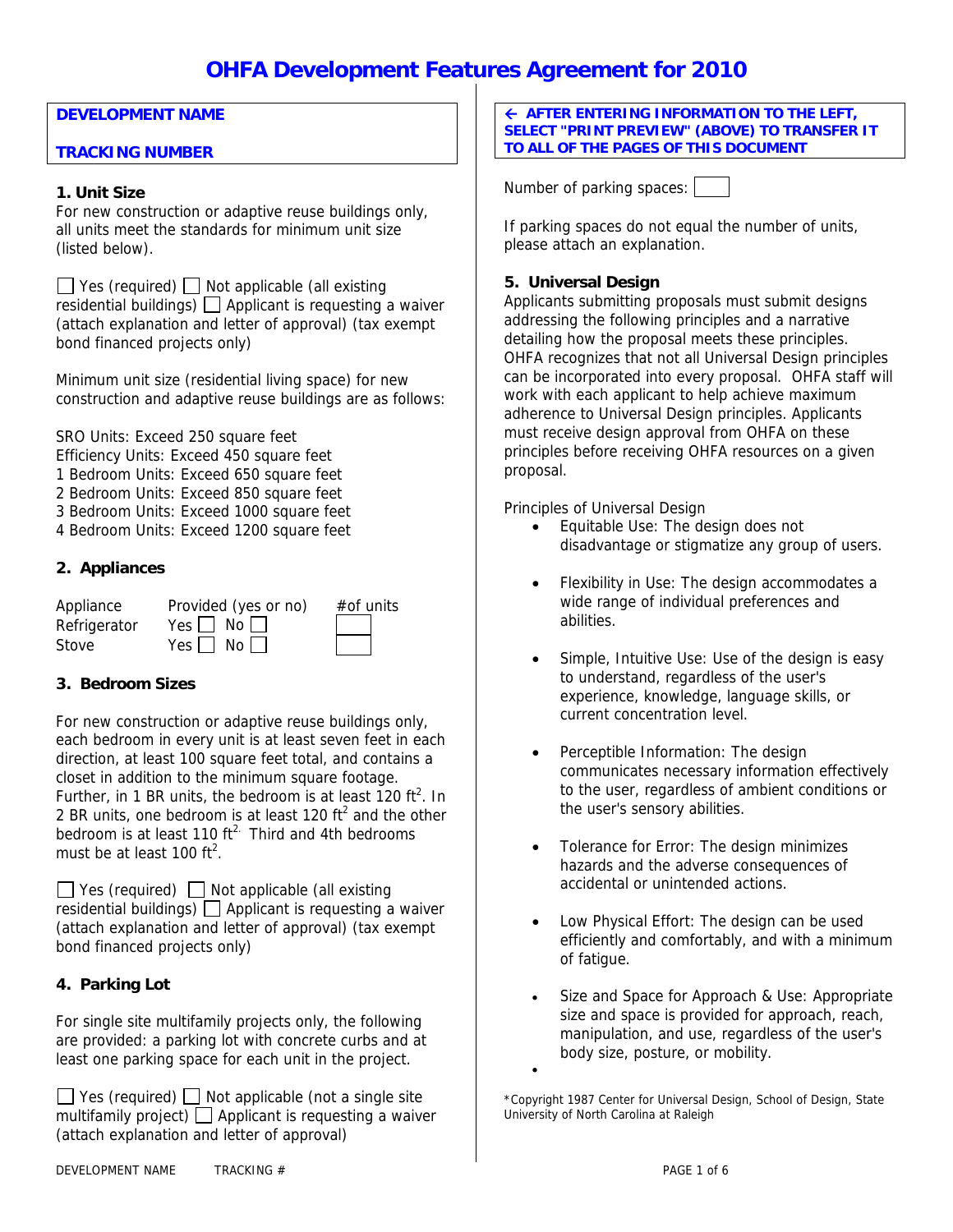Additionally, all newly constructed units developed under OHFA guidelines shall be designed to comply with the Fair Housing Act - even those units not covered by the Act. Units that are being rehabbed shall be designed to incorporate these features to the extent possible.

Compliance with the Fair Housing Act calls for seven basic design and construction requirements. (Even if your development is not covered under Fair Housing, these elements are required for all new construction)

- **An accessible building entrance on an accessible route.** All units must have at least one no step entrance and be on an accessible route. An accessible route means a continuous, unobstructed path connecting accessible elements and spaces within a building or site that can be negotiated by a person with a disability who uses a wheelchair, and that is also safe for and usable by people with other disabilities. An accessible entrance is a building entrance connected by an accessible route to public transit stops, accessible parking and passenger loading zones, or public streets and sidewalks.
- **Accessible common and public use areas.** Developments must have accessible and usable public and common-use areas. Public and common-use areas cover all parts of the housing outside individual units. They include -- for example -- building-wide fire alarms, parking lots, storage areas, indoor and outdoor recreational areas, lobbies, mailrooms and mailboxes and laundry areas.
- **Usable doors (usable by a person in a wheelchair)**.

All doors that allow passage into and within all premises must be wide enough to allow passage by persons using wheelchairs.

• **Accessible route into and through the dwelling unit.** There must be an accessible route into and

through each unit. This includes all hallways, stairways and doorways.

• **Light switches, electrical outlets, thermostats and other environmental controls in accessible locations.** Light switches, electrical outlets, thermostats and other environmental controls must be in accessible locations.

- **Reinforced walls in bathrooms for later installation of grab bars.**  Reinforcements in bathroom walls must be installed, so that grab bars can be added when needed.
- **Usable kitchens and bathrooms.** Kitchens and bathrooms must be usable - that is, designed and constructed so an individual in a wheelchair can maneuver in the space provided.

**In a two or more story single family style house or townhome, the design of the floors that are not on an accessible route must also incorporate elements 3-5. and 6-7 (whichever is appropriate) if that floor has a kitchen and/or a bathroom.** 

Please refer to the following for further information on Fair Housing requirements: <http://www.fairhousingfirst.org/index.asp>

Applicants must also notify the appropriate statewide accessibility group, which are identified on the OHFA website, at the time of application that accessible housing is being proposed, agree to accept referrals for potential residents, and agree to receive design suggestions for the property. Such notification must take place again when the project is placed into service. Copies of correspondence between the applicant and accessibility group must be submitted to evidence these requirements.

## **6. Visitability Requirements**

All newly constructed units must incorporate the following Universal Design elements that constitute "visitability":

- No step entrance: Provide at least one no step entrance into the unit. The required no step entrance shall be accessed via an accessible route.
- Doors/Openings: All doors and openings shall have a minimum net clear width of 32 inches.
- Bathroom/Half Bath: Provide a bathroom or half bath on the main floor with clear floor space of 30 inches by 48 inches.

□ Applicant is requesting a waiver (complete OHFA Form 001A Reconsideration of Visitability Requirements and attach a copy of the approval letter)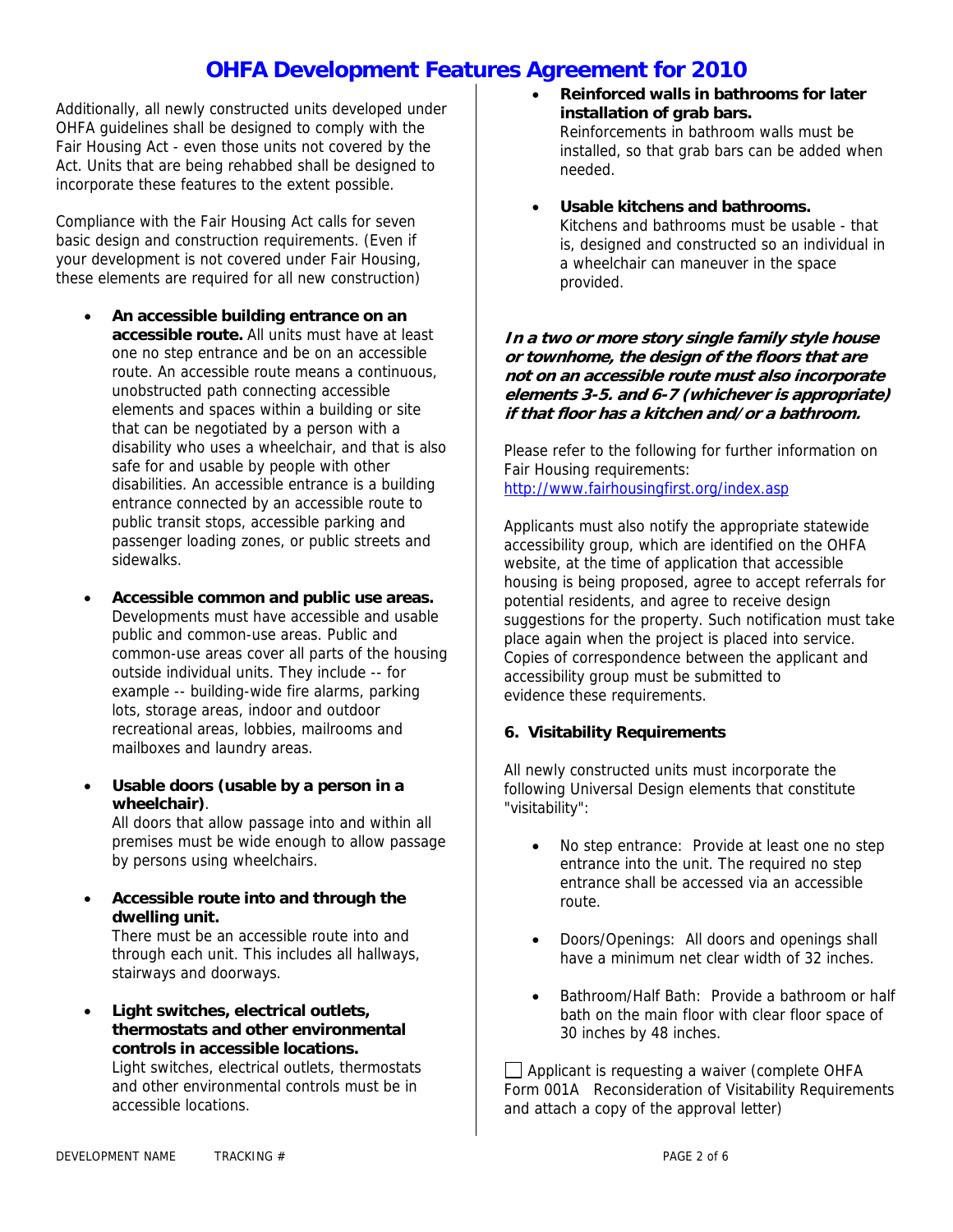## **7. Bathrooms**

For new construction or adaptive reuse buildings only, all units meet the minimum project standards for number of bathrooms (listed below).

 $\Box$  Yes  $\Box$  Not applicable (all existing buildings)

 $\Box$  Applicant has an approved waiver request (attach explanation)

Minimum number of bathrooms for new construction and adaptive reuse buildings are as follows:

| 1 and 2 Bedroom Units:   | 1 Bathroom    |
|--------------------------|---------------|
| 3 Bedroom Units:         | 1.5 Bathrooms |
| 4 or more Bedroom Units: | 2 Bathrooms   |

## **8. Central Air Conditioning**

All units are provided with energy efficient central air conditioning systems that comply with the EPA Energy Star Program requirements.

 $\Box$  Yes  $\Box$  Applicant is requesting a waiver (attach explanation and approval letter)

### **9. Single Family Home Standards**

a.) Will all homes include washer and dryer hookups on the first floor or in the basement, a dishwasher and a garbage disposer?

 $\Box$  Yes  $\Box$  No, applicant has an approved waiver request (attach explanation)

b.) Will all homes contain three or more bedrooms?

 $\Box$  Yes  $\Box$  No, applicant has an approved waiver request (attach explanation)

c.) Will all homes provide either a two car garage OR a one car garage and a full basement?

 $\Box$  Yes  $\Box$  No, applicant has an approved waiver request (attach explanation)

### **10. Energy Efficiency**

Part A is required for single family and multifamily buildings with three or fewer stories. Part B is required for multifamily buildings with four or more stories.

### **PART A**

Single family and multifamily buildings with three or fewer stories (new construction or rehabilitation) must comply with all applicable codes, including the 2006 Ohio Residential Code and the 2006 International Energy Conservation Code, and also select one of the following options to assure safe, healthy, durable, efficient homes.

## **OPTION I. BUILDER OPTION PACKAGE APPROACH – NEW CONSTRUCTION**

#### **1. Minimum Features:**

| Attic:                  | R 30   | (with heal truss or air barrier at<br>perimeter)        |  |  |
|-------------------------|--------|---------------------------------------------------------|--|--|
| Fxt Wall:               |        | (in contact with)<br>R 13                               |  |  |
| conditioned surface)    |        |                                                         |  |  |
| Floor / cold:<br>above) | R 19   | (installed against the floor                            |  |  |
| Basement:               | R 5    | (top to footer)                                         |  |  |
| Crawl:                  | R 5    | (all crawls will be unvented)                           |  |  |
| Slab on grade:          | R 10   | (2 feet if <6000 HDD / 4 feet if<br>$>6000$ HDD)        |  |  |
| Windows:                | U 0.48 | (up to $12\%$ win/wall) < U 0.40<br>(above12% win/wall) |  |  |

Heating unit: 90 AFUE (2 pipe) OR 8.0 HSPF OR 3.0 COP (Elec resistance permitted if design load <30k – see sizing caution above) AC 13 SEER Hot water Gas direct vent OR 0.91 EF if electric

## **2. Inspections:**

(In each project, the 1st unit, 1 of the next 4, and 1/7 of the rest)

Inspector must be properly certified (e.g. HERS) and not affiliated with builder or agency.

Foundation – before backfill to note drain and insulation system.

AIP – before drywall to note duct connections and insulation.

Verify load calcs have been performed and that equipment is over sized by no more than 15% (exception: where equipment is the next size available) for each model built.

3. Performance tests:

Blower door for whole house air leak rate; cannot exceed 0.35 ACHnat.

(Mechanical ventilation required <0.20 ACHnat – must be hard wired, rated for continuous duty,  $<$  1 sone, and use </= 25 watts [typ. Panasonic FV 08VF2].) Duct testing using Delta Q or Duct Blaster; leakage rate cannot exceed 6% of the total system airflow to the outside, with deficiencies corrected and retested if necessary.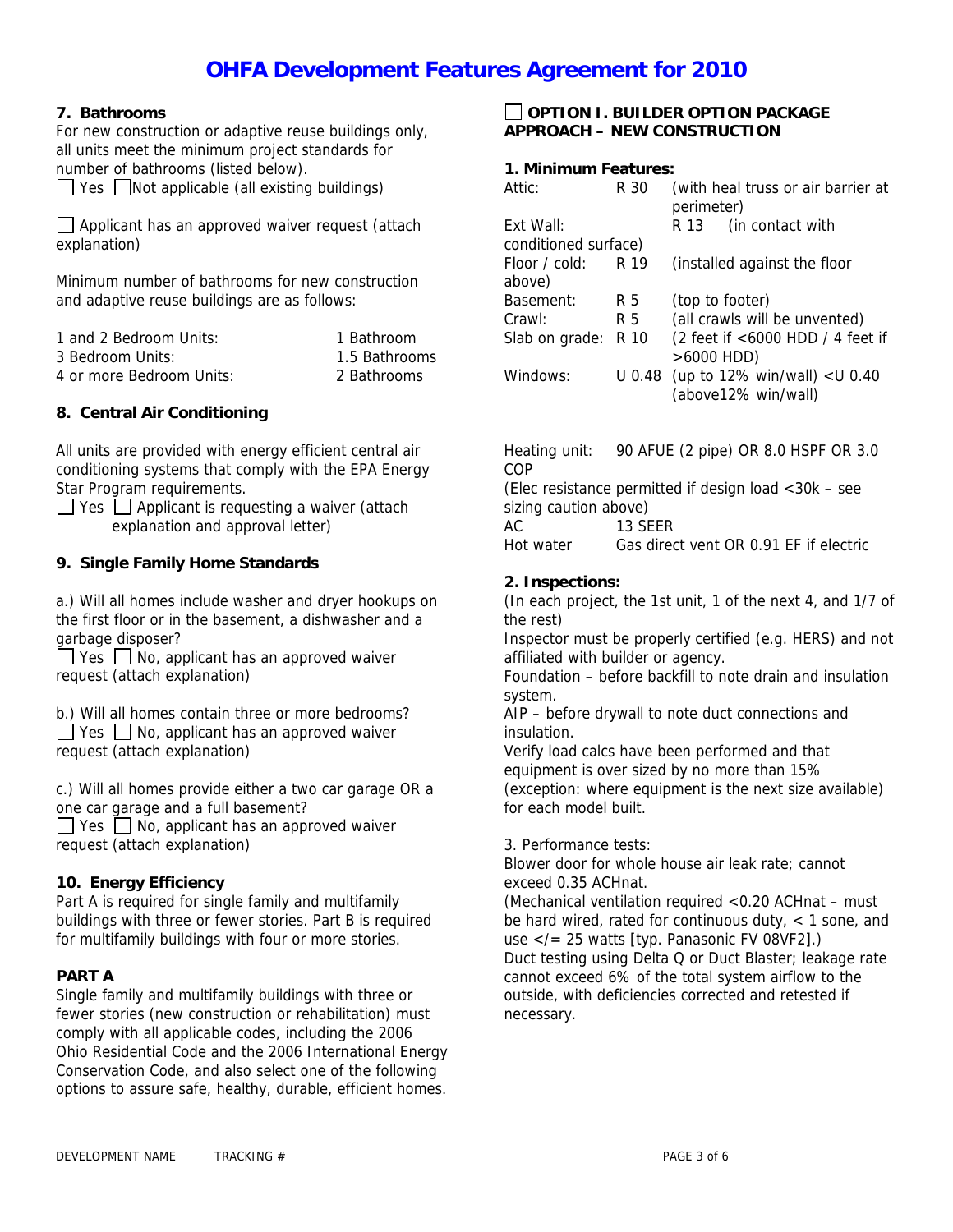## **OPTION II. BUILDER OPTION PACKAGE APPROACH – EXISTING OR REHAB UNITS**

## **1. Minimum Features:**

| Attic                 | R 30    | (with heal truss or air barrier at         |  |  |
|-----------------------|---------|--------------------------------------------|--|--|
|                       |         | perimeter)                                 |  |  |
|                       |         |                                            |  |  |
| Fxt Wall:             |         | (in contact with<br>R 13                   |  |  |
| conditioned surface)  |         |                                            |  |  |
| Floor / cold          | R 19    | (installed against the floor               |  |  |
| above)                |         |                                            |  |  |
| <b>Basement</b>       | R 5     | (installed a minimum of 4 feet             |  |  |
| down                  |         | from top with air sealing at the           |  |  |
|                       |         | edges)                                     |  |  |
|                       |         |                                            |  |  |
| Crawl                 | R 5     | (all crawls will be unvented)              |  |  |
| Windows               |         | U 0.48 (up to 12% win/wall)                |  |  |
|                       |         | <u 0.40<br="">(above 12%)</u>              |  |  |
| win/wall)             |         |                                            |  |  |
| Heating unit          |         | 90 AFUE (2 pipe) OR 8.0 HSPF Air           |  |  |
| Source                |         | Heat Pump OR 3.0 COP                       |  |  |
| (Elec                 |         | resistance permitted if                    |  |  |
| design load           |         | $<$ 30 $k$ – see                           |  |  |
| sizing caution below) |         |                                            |  |  |
| AC                    | 13 SEER |                                            |  |  |
| Hot water             |         | Gas direct vent $OR > 0.91$ EF if electric |  |  |

## **2. Inspections:**

Verify load calcs and equipment sizing have been performed for each rehab model after energy upgrade efforts have been applied (maximum oversize is 15% or next available equipment size).

## **3. Performance tests:**

Blower door testing for whole house air leak rate with a target of 0.35 ACHnat but with a 50% reduction as a minimum.

(Mechanical ventilation required <0.20 ACHnat – must be hard wired, rated for continuous duty,  $<$  1 sone, and use </= 25 watts [typ. Panasonic FV 08VF2].) Duct testing using Delta Q or Duct Blaster; leakage rate cannot exceed 6% of the total system airflow to the outside, with deficiencies corrected and retested if

necessary. Not required if all ducts are visible in conditioned space

– type of ranch on basement units.

Worst case exhaust testing for all units using open combustion appliances with flagging of backdraft potentials.

## **OPTION III. ENERGY STAR HOME® APPROACH**

ENERGY STAR HOME ® certification by an accredited HERS Rater that must include:

**Design** – A rating from plans for each model done in Ohio worst case configuration.

Inspection – Perform a successful EPA thermal bypass checklist.

**Audit** – Perform all mandated air leak and duct system leak testing.

The minimum requirement in each of these approaches includes the attached Construction Guidelines and Inspections / Performance testing performed by an accredited independent third party.

Performance testing will be done on each Single Family unit; multifamily units can be tested at the One in Four rate if the builder maintains consistent production quality, first measured by initial successful audits of four units. Failures require testing two additional units for the failed item, corrective action to bring the failed unit up to standards, and may require retesting for the failed component. Three or more failures in a subdivision require full audits for that subdivision.

## **PART B**

Multifamily buildings with four or more stories must comply with all applicable codes, including the 2006 Ohio Residential Code and the 2006 International Energy Conservation Code, and also select one of the following options to assure safe, healthy, durable, efficient homes.

## **OPTION I. NEW CONSTRUCTION**

### **1. Minimum Energy Standard:**

Buildings must be constructed that use 20% less energy than that required by the energy requirements of ASHRAE 90.1 2004 or the IECC 2006. A modeling approach based on the Performance Rating Methodology (Appendix G) of ASHRAE Standard 90.1 2004 must be used to demonstrate compliance.

### **2. Inspections:**

Verify design plans will result in a building that uses 20% less energy than required by Code.

Verify load calcs have been performed and that equipment is over sized by no more than 15% (exception: where equipment is the next size available) for each model built.

Foundation – before backfill to note drain and insulation system.

AIP – before drywall to note duct connections and insulation, airsealing details as required by the code.

Final – verify correct HVAC, appliances, lighting, windows installed.

### **3. Performance tests:**

Infrared scans of exterior surfaces are recommended. HVAC efficiency and system flows; to include safety testing of combustion appliances, ventilation system flows, duct system flows, heating and A/C temperature drops are mandatory.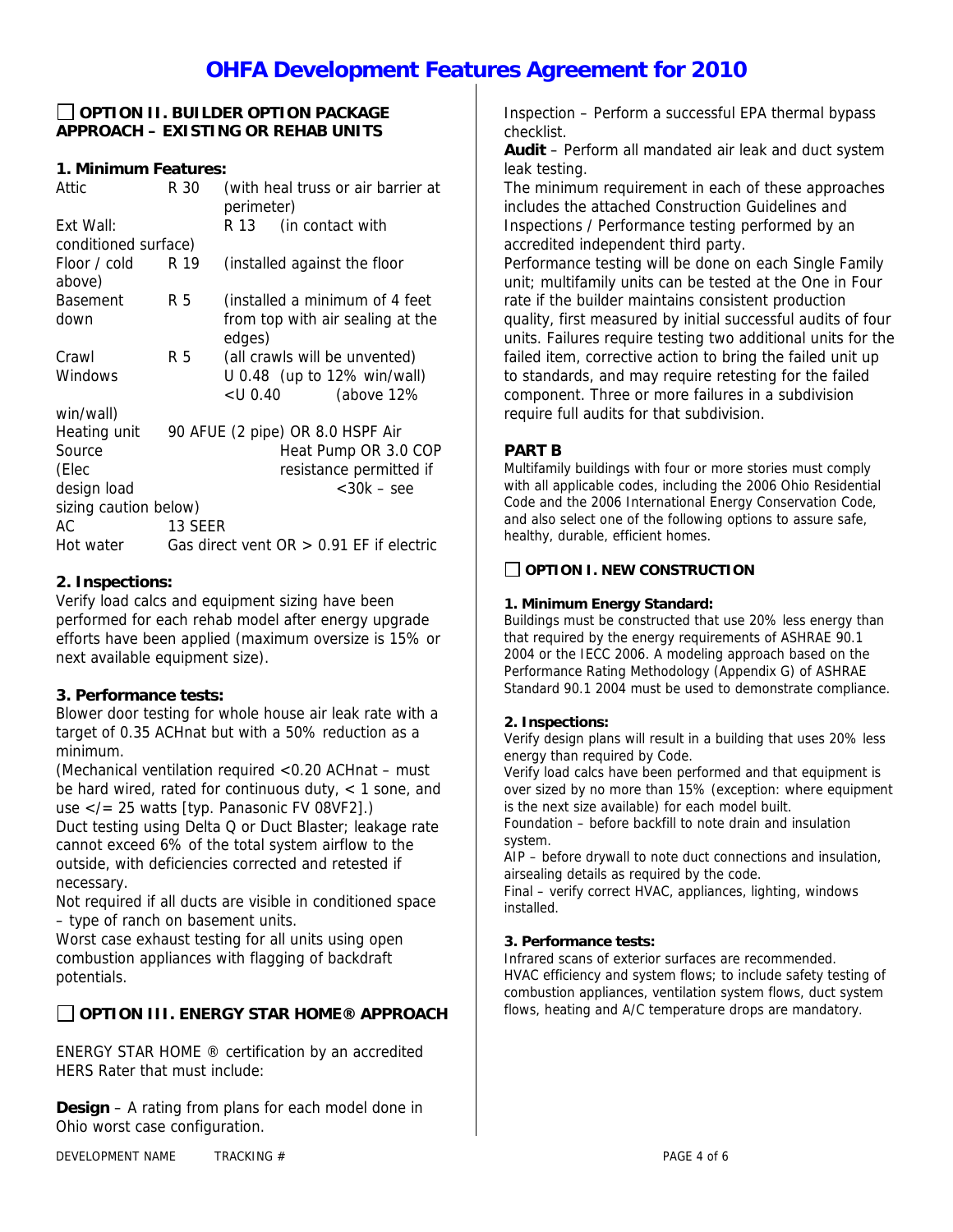## **OPTION II. REHABILITATION**

### **1. Minimum Energy Standard:**

Rehabilitated multifamily buildings must meet the thermal (Ua) requirements of ASHRAE 90.1 2004 or the IECC 2006 and have Energy Star® HVAC systems, appliances and lighting installed.

## **2. Inspections:**

Verify design plans will result in a building that meets the Ua requirements of the appropriate compliance path. Verify load calcs have been performed and that equipment is over sized by no more than 15% (exception: where equipment is the next size available) for each model built. Foundation – before backfill to note drain and insulation

system.

AIP – before drywall to note duct connections and insulation, airsealing details as required by the code.

Final – verify correct HVAC, appliances, lighting, windows installed.

## **3. Performance tests:**

Infrared scans of exterior surfaces are recommended. HVAC efficiency and system flows; to include safety testing of combustion appliances, ventilation system flows, duct system flows, heating and A/C temperature drops are mandatory.

Construction Notes – Minimum Guidelines for all New construction:

Water management Keep it out & let it out

House wrap

Flashed at all openings including window sill panning (a Drained System) Extends above wall to cover gable ends

Kick out flashing on shed roofs

Grade away from foundation (grade slope away guaranteed 1 year)

Granular fill or drain board against foundation

Bitumen spray or damp proofing on below grade walls

Footer tile (below top of footer) to daylight or to interior tile/ sump

### Insulation

Adjacent, enclosed, & kept dry – installed attic to footer Foundations – place insulation: On the exterior, before backfill Top to footer Or, grade down, if… On poured walls – interior insulation above grade (overlaps by 1')

On block walls – above grade foam filled block (overlaps by one block)

### **Walls**

Install insulation against conditioned surface (face staple batts) Enclose insulation on all six sides – protected from air wash

### **Ceilings**

Even depth (blow bags, not inches to reach R 30 min)

Soffit chutes are to be full cavity with tabs to protect edge of perimeter insulation Guarantee depth 1 year after occupancy Floors over cold space Bonus room Seal floor from adjacent attics and outside air Place insulation against floor above Cantilevers Seal from conditioned space Place insulation against floor above

Vapor Barrier: Use a smart vapor barrier

Kraft backed fiberglass insulation Or CertainTeed MemBrain over insulation Or drywall with two coats of paint Over damp spray cellulose Or over any dense packed, cavity filled insulation

Air barrier Continuous, rigid, & durable

#### Exterior

Continuous, sealed exterior sheathing at all joints, top and bottom edges

Or house wrap taped on all seams, including top and bottom edges

### Interior

Seal the drywall

Seal recessed can lips, utility boxes, door jambs Glue drywall to top plate on all walls adjacent to cold space above

Kneewalls need top & bottom plates and covered backside Framing return air cavities will be in interior walls with drywall glued on all eight faces

Tubs, showers, stairs and fireplace enclosures require exterior walls to be pre insulated and boarded before being built against